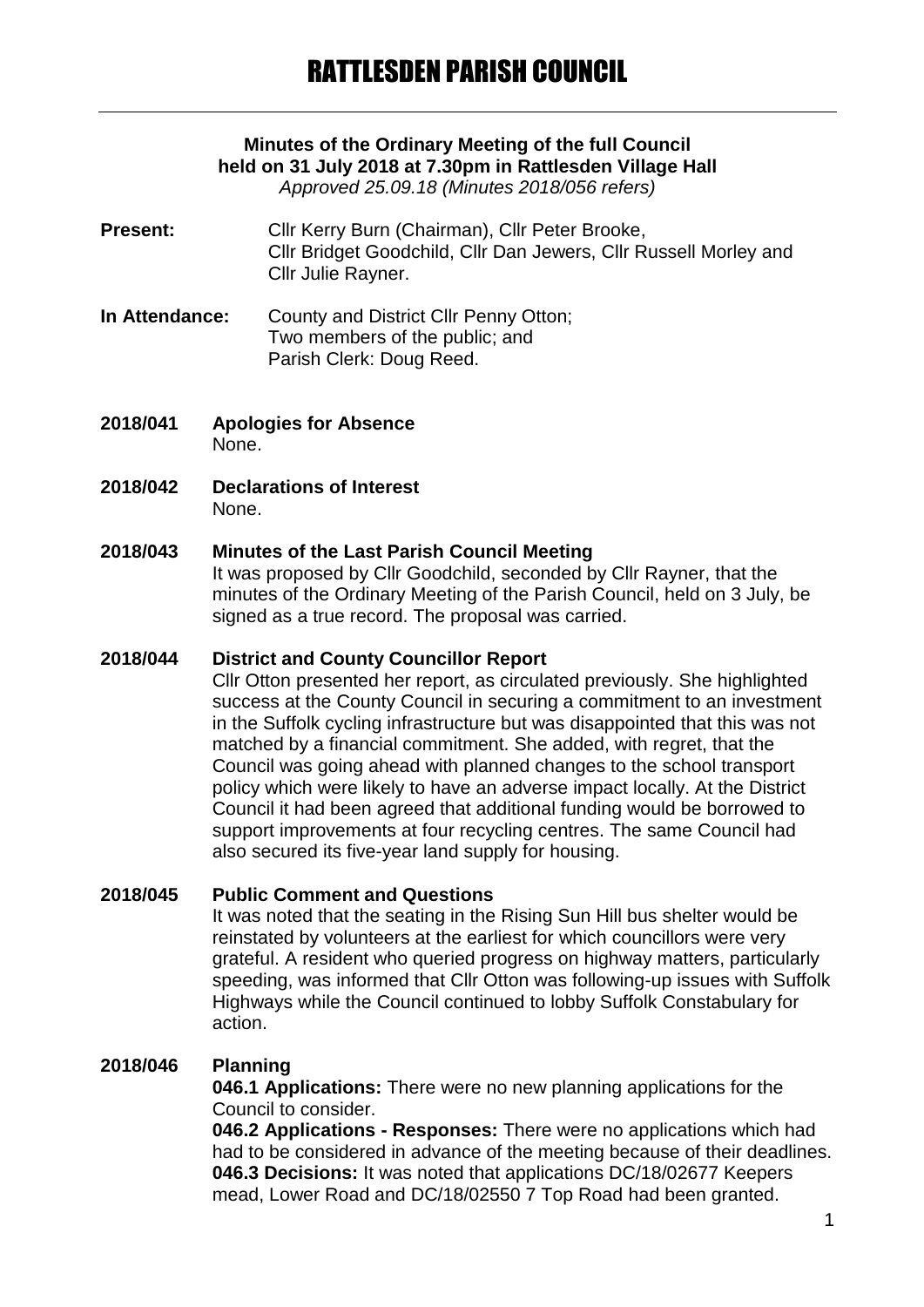## **2018/047 Finance**

**047.1 Financial Report:** The report to 30 June was received. It was noted that the TSB current account stood at £6,740.12 and the deposit account at £13,509.56 further to which it was proposed by Cllr Rayner, seconded by Cllr Brooke, that the reconciliation be approved and duly signed. The proposal was carried.

**047.2 Payments and Income:** It was proposed by Cllr Morley, seconded by Cllr Rayner, that the schedule of payments be approved. The proposal was carried. The schedule comprised the following:

- Litter-picker: salary (July) £151.35;
- $\bullet$  Clerk: salary (July) £336.42;
- HMRC: PAYE (July) £84.00;
- Litter-picker: salary (August) £151.35;
- Clerk: salary (August) £336.22;
- HMRC: PAYE (August) £84.20;
- Mr Roger Heard: 447th Bomb Group Memorial grass-cutting £60.00 (Section 137 expenditure);
- Anglian Water Business Ltd (National): Cemetery water £11.18.
- The Felsham Gardeners: Cemetery grass-cutting £200.00;
- ◆ Clerk: administrative expenses £50.86:
- ◆ RTA Plumbing: Cemetery standpipe leak £45.00;
- Mr David Goodlad: World War II project reimbursement £236.05 (Section 137 expenditure); and
- Royal British Legion Poppy Appeal: wreath £52.25 (Section 137 expenditure).

Income received was duly noted as follows:

TSB: business (deposit) account interest (July) - £0.56.

**047.3 Internal Audit 2017-2018:** Councillors were pleased to receive the report from the internal auditor and to accept the recommendations therein. Grateful thanks were extended to Mr Graham Reid for the comprehensive and authoritative work he had carried out on behalf of the Council. Two new councillor bodies were established as a result of the audit. A Housing Development Working Group, comprising Cllr Burn, Cllr Jewers and Cllr Rayner which would examine the 'planning gain' to be derived from schemes such as those on Roman Rise and Top Road; and a Finance and Development Working Group, comprising Cllr Brooke, Cllr Goodchild and Cllr Morley which would deal with the Council budget and with community initiatives and projects.

**2018/048 Council Governance 048.1 New Legislation, Codes or Regulatory Issues:** None. **048.2 Risk Register, Policies and Internal Controls:** There were no decisions or actions which impacted upon the Council risk register, policies or internal controls.

## **2018/049 Cemetery Green**

It was felt that the repeated calls for action to deter parking on the site needed to addressed by a long-term solution. The preferred option was for some form of kerbing with an associated lay-by opposite the Cemetery